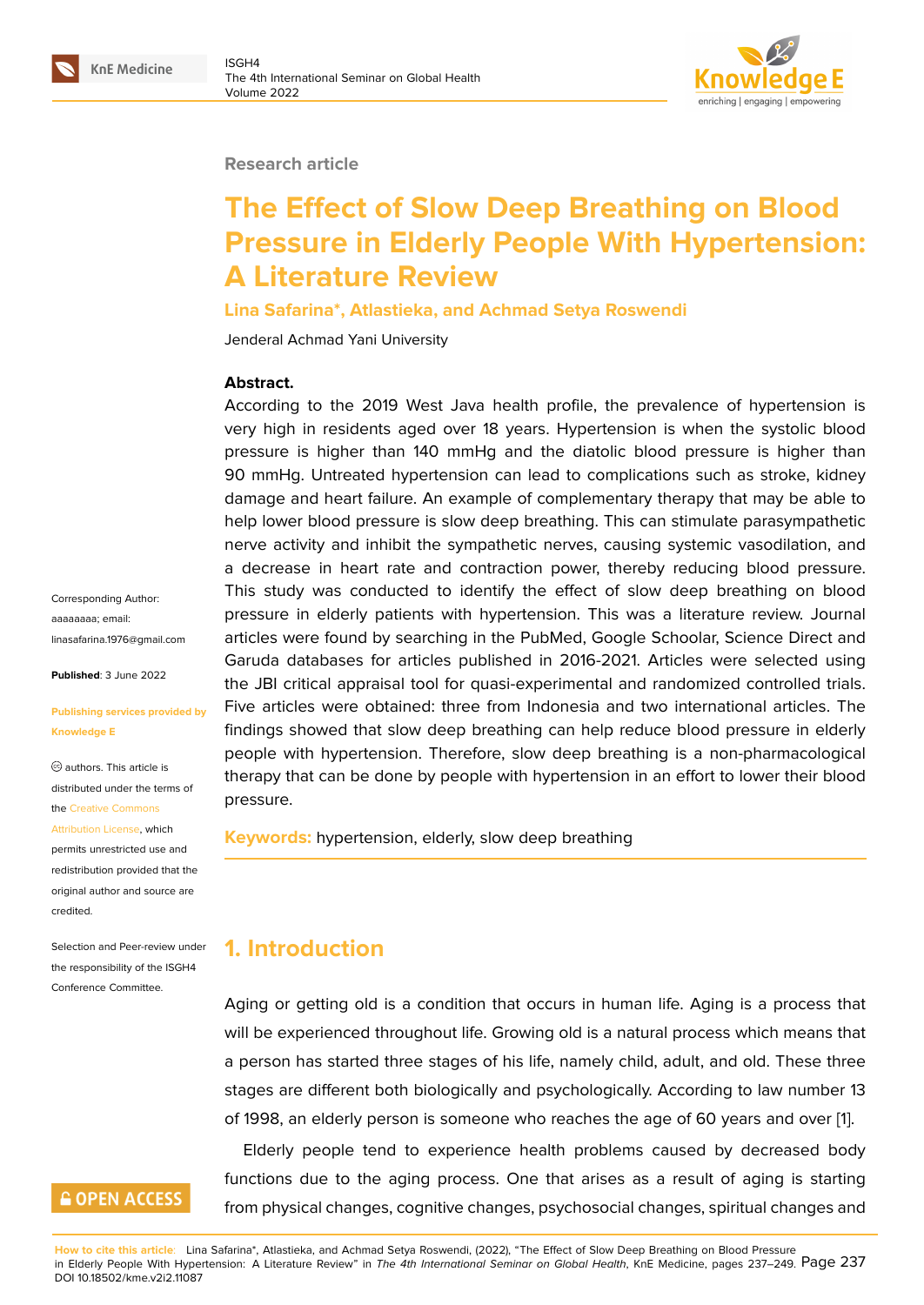changes in sexual function and potential. One of the changes that are often experienced is physical changes in the cardiovascular system [2].

Physical changes in the cardiovascular system occur due to a decrease in the elasticity of the aortic wall which causes thickening of the heart valves to occur rigidity. The decrease in contraction, volume leads to a [re](#page-10-1)duced effectiveness of peripheral blood vessels for oxygenation which often occurs in postural hypotension. Increased resistance of peripheral blood vessels causes hypertension or high blood pressure [3].

Hypertension is a high systolic blood pressure of more than 140 mmHg and a diastolic blood pressure of more than 90 mmHg in a state of rest or calm. An increase in blood pressure that lasts for a long time (persistent) can cause problems such as damage [to](#page-10-2) the kidneys (chronic kidney disease), heart (coronary heart disease) and brain (stroke) if not detected early and receive adequate treatment. There are many hypertensive patients with uncontrolled blood pressure and the number continues to increase [4].

According to [5] Hypertension is one of the most common cardiovascular diseases, carried by the community and at all ages but often occurs in adults, especially the elderly. In the elderly, it is said to be hypertension if the systolic pressure is abov[e 1](#page-10-3)60 mmHg and the [dis](#page-10-4)tolic pressure is above 90 mmHg [6]. This situation causes the heart to work harder to circulate blood throughout the body through the aortic blood vessels. This can damage blood vessels and interfere with blood flow, even causing serious illness and even death [5].

Data from World Health Organization (WHO) in 2015 showed that around 1.13 billion people in the world have hypertension, which means that 1 in 3 people in the world is diagnosed with hyp[ert](#page-10-4)ension. The number of people with hypertension continues to increase every year, it is estimated that by 2025 there will be 1.5 billion people affected by hypertension, and it is estimated that every year 9.4 million people died from hypertension and its complications. [4].

According to Riset Kesehatan Dasar (Riskesdas) in 2018, based on the results of a diagnosis or taking medication and the results of measurements of the population aged over 18 years, 34.1% of Indonesia's popul[ati](#page-10-3)on suffers from hypertension. There are 13 provinces whose percentage exceeds the national figure, with the highest in West Java Province at 39.6% of the total population and the lowest in Papua at 22.2% of the total population. [7].

According to Pusat Data dan Informasi Kementrian Kesehatan RI (Pusdatin) health problems in the elderly in 2019, based on the age level of 55-64 years, namely 55.2% of the Indon[es](#page-10-5)ian population who suffer from hypertension. For the age level of 65-74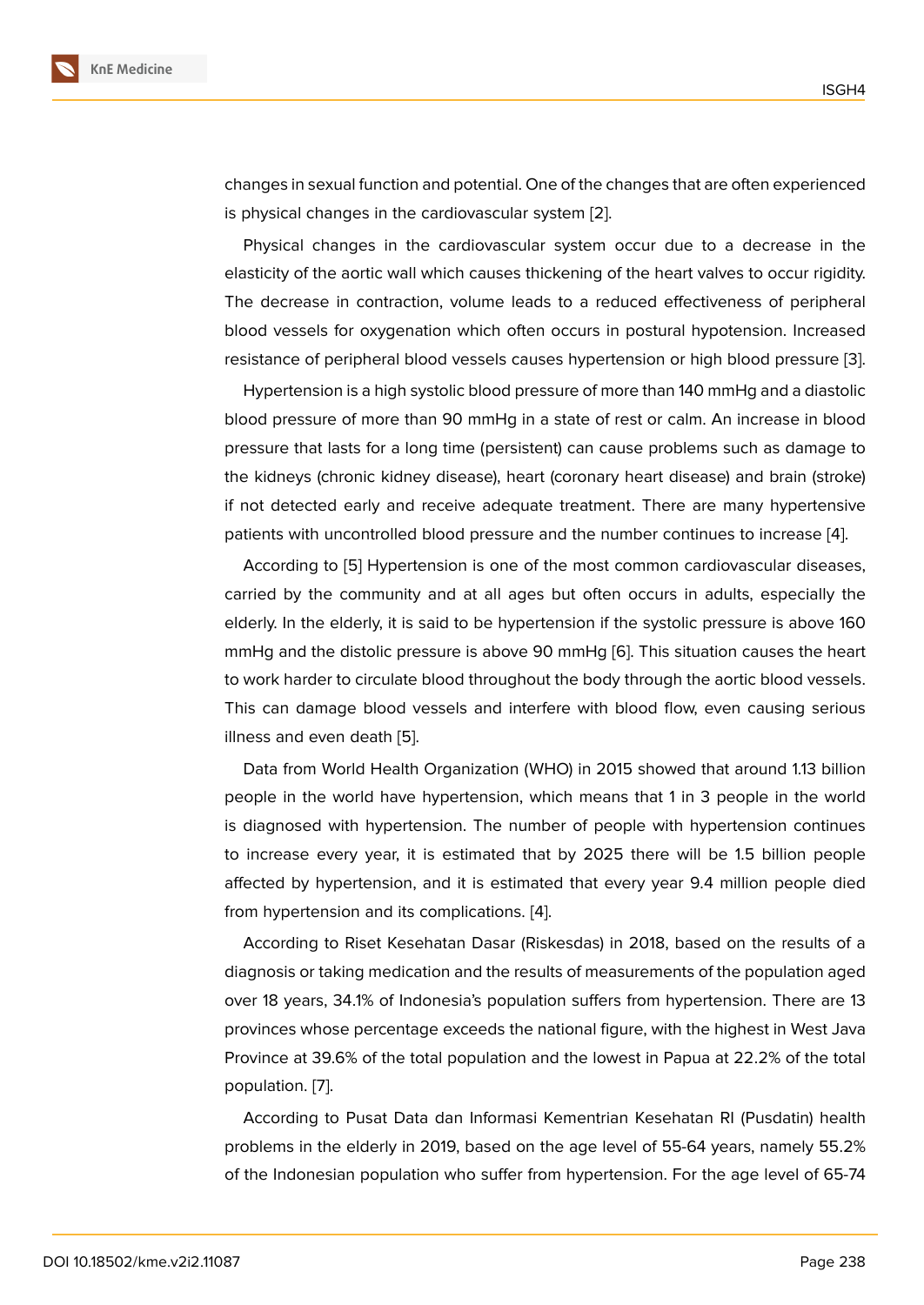years, 63.2% suffer from hypertension. For the level of age more than 75 years, as many as 69.5% of the Indonesian population suffer from hypertension [8].

According to Profil Kesehatan Jawa Barat in 2019 found 41.6% of hypertension cases where 39.6% were residents with the age of more than 18 years. With the highest case finding in Cimahi at 122.3%. Cirebon is 107.0 % and Tasikmalaya is [10](#page-10-6)0.0%. For the lowest in Indramayu, 13.9% of the population is affected by hypertension [9].

In the elderly, increased blood pressure that lasts for a long time can affect the heart's blood vessels, if it lasts a long time it will cause heart failure followed by shortness of breath. Prolonged hypertension can cause bleeding that results fr[om](#page-10-7) high pressure in the brain, causing a stroke. The loss of the heart's ability to pump blood back to the heart quickly causes a build-up of fluid in the lungs, legs and other tissues. Fluid in the lungs causes shortness of breath, accumulation of fluid in the legs causes the legs to become swollen or called edema. The high pressure in this disorder causes an increase in capillary blood pressure and pushes fluid into the interstitial space throughout the central nervous system. The surrounding neurons collapse and coma occurs [10].

Based on the data above, hypertension should require intensive treatment. The management of pharmacological and non-pharmacological therapy. Pharmacological therapy given to clients is with drugs for hypertension , namely drugs that inclu[de](#page-11-0) diuretics, adrenergic inhibitors, angiotensin-converting enzyme (ACE-inhibitors) inhibitors, angiotensin II inhibitors, calcium antagonists and vasodilators. Besides that, consuming chemical drugs (a group of drugs that function as anti-inflammatory, analgesic and antipyretic) in the long term can cause other disturbances in body functions where those who consume more than three times per week are six times at risk of suffering from chronic kidney failure. The main non-pharmacological therapy is to change lifestyle and complementary therapy so that it can lower blood pressure. Lifestyles that must be improved include losing weight, reducing alcohol consumption, stopping smoking, avoiding stress, increasing physical activity such as exercise, reducing saturated fat consumption and reducing salt intake. [10].

In addition, non-pharmacological therapy also can be used with complementary therapies such as health acupuncture, hypnotherapy, aromatherapy, herbal therapy and relaxation techniques [11]. Accordi[ng](#page-11-0) [12] relaxation is an intervention that can be done for hypertension therapy by reducing the pressure of symptoms felt by a person in dealing with situations, reducing heart rate and blood pressure and decreasing muscle tension, one of which is incl[ud](#page-11-1)ed in exercis[e a](#page-11-2)nd relaxation. The relaxation is slow deep breathing. The management of slow deep breathing was chosen because it can be done independently and is easier to practice than other non-pharmacological therapies. Even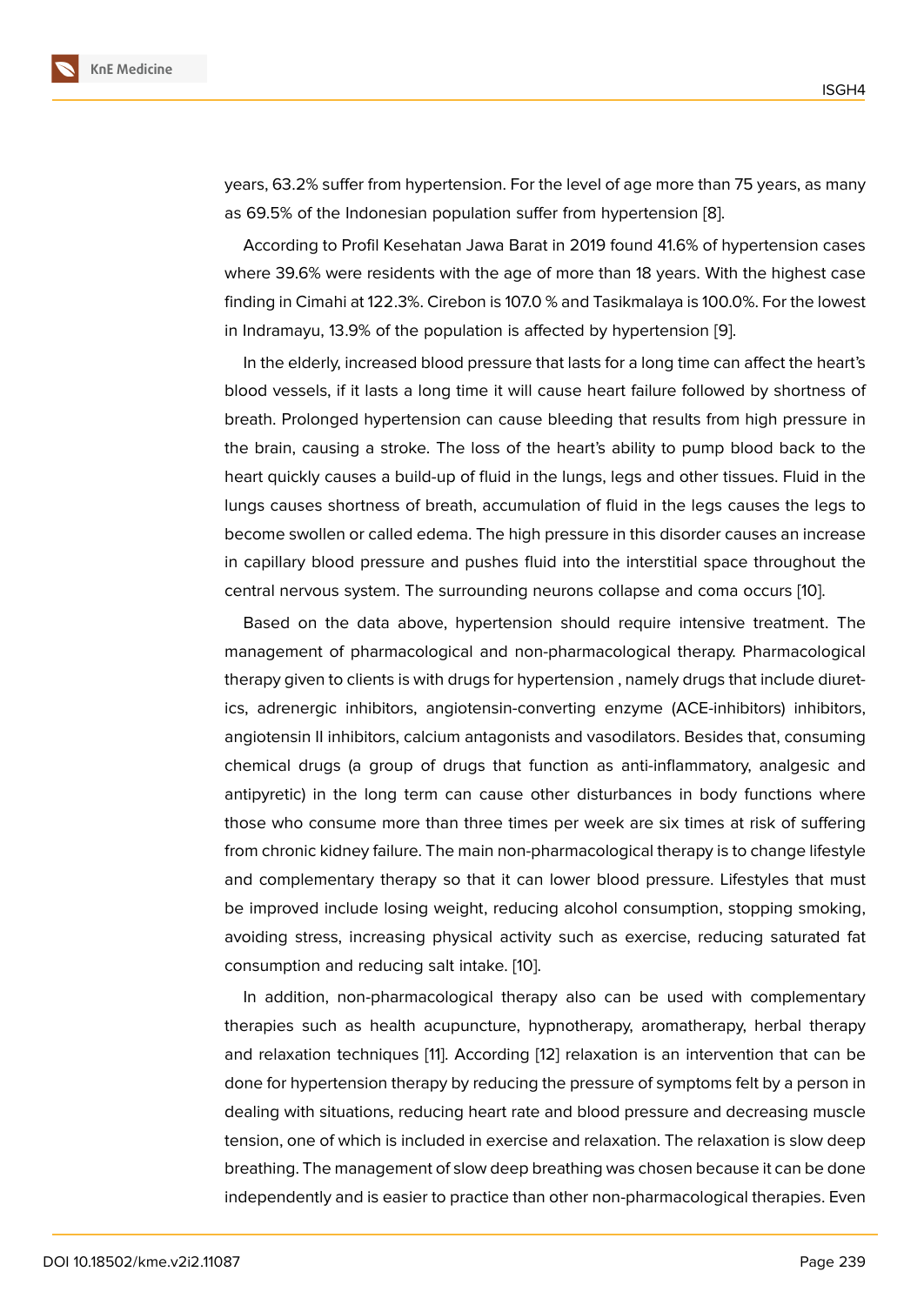this therapy does not take a long time to be able to reduce the adverse effects of pharmacological treatment [13].

According [11] slow deep breathing or relaxation of deep and slow breaths is a respiratory system in the form of a state of inspiration and expiration of breathing with a respiratory frequency of [6-10](#page-11-3) times per minute resulting in an increase in cardiopulmonary strain. [Sl](#page-11-1)ow deep breathing is a non-pharmacological therapy that can trigger an increase in baroreflex sensitivity and reduce sympathetic activity and chemoreflex activation so that it can have a beneficial effect on lowering blood pressure in hypertensive patients, namely making the body calm and lowering blood pressure.

Slow deep breathing can lower blood pressure and can be done independently. In the independence of the patient can be assisted by health workers, especially nurses. Nurses have a role as a care giver who takes care of someone, especially the elderly who need special assistance and attention in carrying out their daily lives. Nurses can make patients independent, especially elderly patients, this is in accordance with Orem's theory which states that the role of nurses in efforts to overcome health problems in the elderly is to provide nursing care to help maintain and improve health, as well as improve their ability to take preventive measures and care for the elderly independently. [2].

According to [11] slow deep breathing or relaxation of deep and slow breaths is a respiratory system in the form of a state of inspiration and expiration of respira[tio](#page-10-1)n with a respiratory frequency of 6-10 times per minute resulting in an increase in cardiopulmonary [s](#page-11-1)train. Slow deep breathing is a non-pharmacological therapy that can trigger an increase in baroreflex sensitivity and reduce sympathetic activity and chemoreflex activation so that it can have a beneficial effect on lowering blood pressure in hypertensive patients, namely making the body calm and lowering blood pressure.

Slow deep breathing can lower blood pressure and can be performed independently. In the independence of the patient can be assisted by health workers, especially nurses. Nurses have a role as a care giver who takes care of someone, especially the elderly who need special assistance and attention in carrying out their daily lives. Nurses can make patients independent, especially elderly patients, this is in accordance with Orem's theory which states that the role of nurses in efforts to overcome health problems in the elderly is to provide nursing care to help maintain and improve health, as well as improve their ability to take preventive measures and care for the elderly independently. [2].

The results of research by [14] showed that there was a significant decrease between systolic and diastolic pressure before and after performing music therapy with slow deep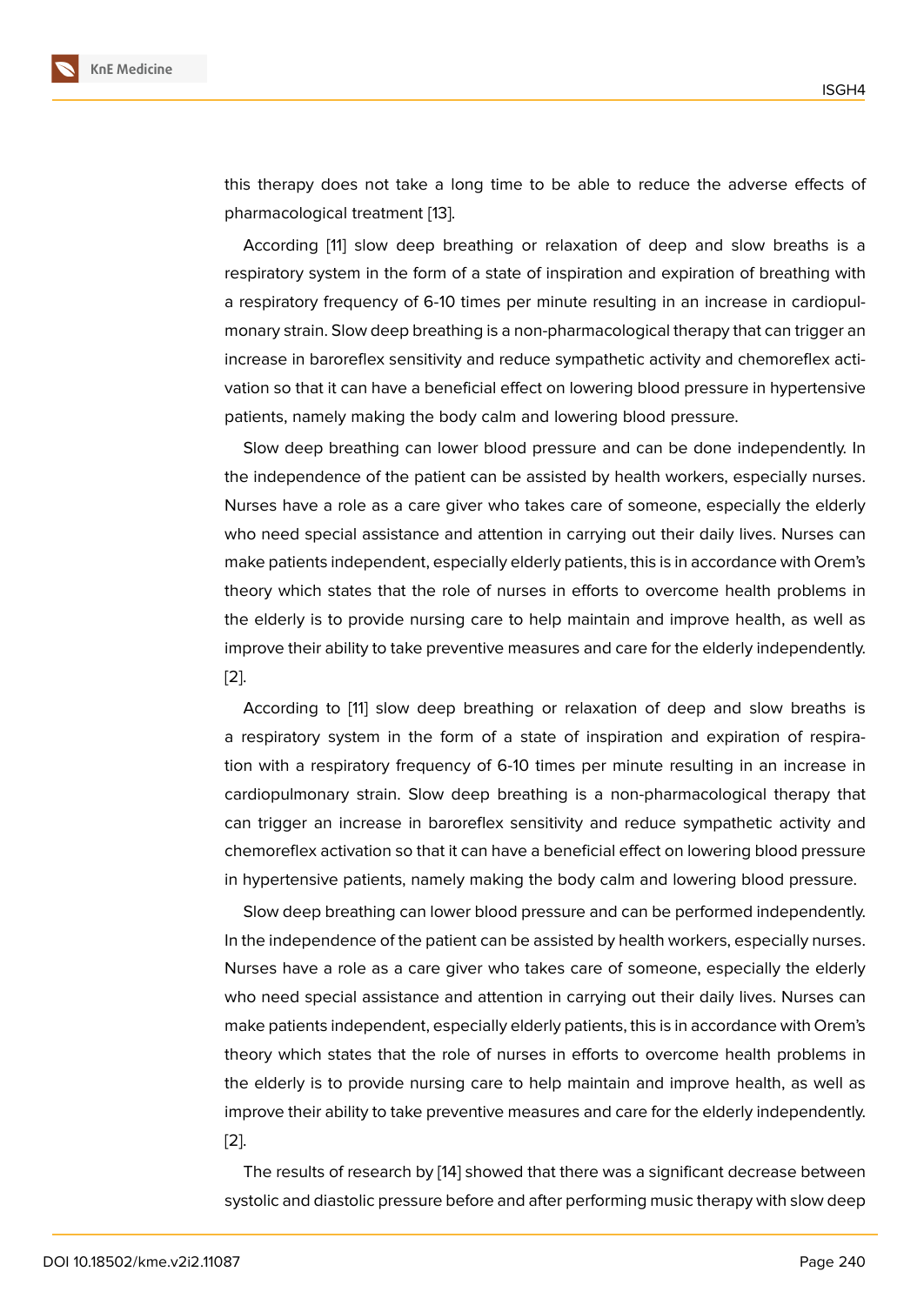breathing on 15 respondents who intervened for 90 days getting a decrease in blood pressure of 13 mmHg both from systolic and diastolic pressure. The result of research by [15] showed that there was a decrease in blood pressure after the slow deep breathing intervention was given to 17 respondents for 21 days with a systolic blood pressure of 11.18 mmHg with a p value of 0.000 ( $p < 0.05$ ) meaning that there was a difference i[n s](#page-11-4)ystolic blood pressure before and after the intervention. . The results of statistical tests for diastolic blood pressure with a value of  $p = 0.166$  ( $p > 0.05$ ) so that it was concluded that there was no significant difference between diastolic blood pressure before and after the intervention. According to the results of a study conducted by [16] in 22 respondents who suffered from hypertension, there was a significant decrease in the respondent's blood pressure on day 3 to day 5 after being given slow deep breathing intervention. 2.79 mmHg both systolic and diastolic blood pressure.

Based on the data and problems above, it is explained that the results of previous studies there are differences in the scale of decreasing blood pressure that are different from the effects of the slow deep breathing intervention, the researchers are interested in conducting a literature review with these problems to find out how much the average decrease in blood pressure is after the intervention. slow deep breathing on blood pressure in elderly patients with hypertension. Therefore, the topic in this literature review is the effect of slow deep breathing on decreased blood pressure in elderly people with hypertension.

## **2. Methods**

This research method uses a literature review. The sample in this study amounted to 5 journals sourced from reputable academic databases including google scholar, garuda, science direct, PubMed using the keywords "Hypertension", "Slow Deep Breathing", "Elderly". Inclusion criteria in this study: English and Bahasa Indonesia with PICOST approach namely *Population:* Elderly People with Hypertension, *Intervention:* Slow *Deep Breathing, Comparation:* None, *Output:* Decreased Blood Pressure, *Study: Literature Review, Time* : 2016 - 2021 (last 5 years); full text National Journal and International Journal Indexed Sinta or registered with ISSN. While the exclusion Criteria in qualitative research (thisresearch is quantitative).

This literature research is selected based on inclusion criteria, the journals published between 2016-2021, indonesian and English, full text, national journals and indexed international journals. Sinta and ScimagoJr. In conducting a search of this journal researchers used the keywords "Effect Slow Deep Breathing OR Hypertension / Blood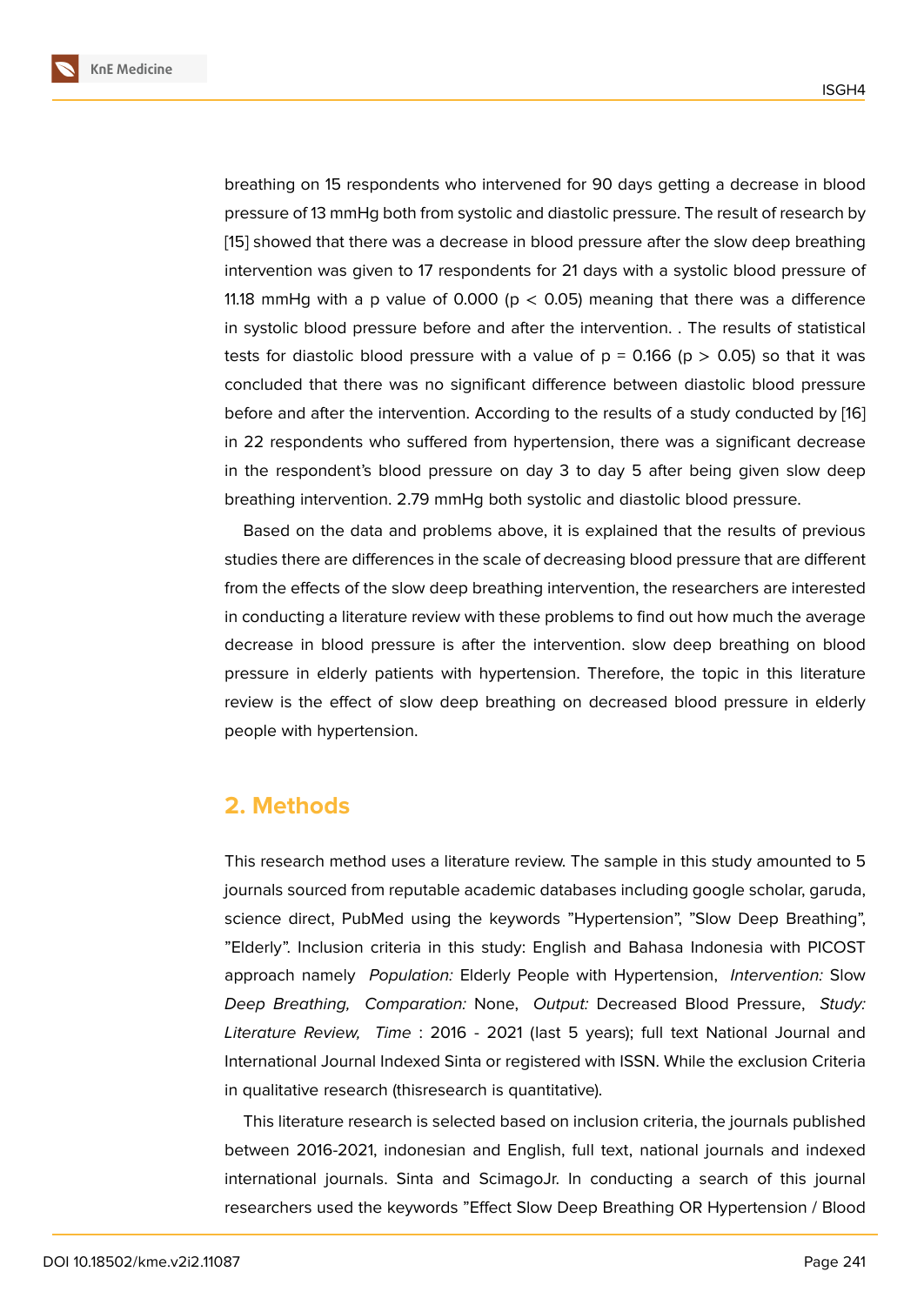Pressure", "Effect Deep Breathing OR Hypertension / Blood Pressure", "Effect Slow Breathing OR Hypertension / Blood Pressure". Journal searches were conducted on the academic databases of Garuda, Google Scholar, Pubmed and Science Direct.

The search results of articles from the academic database obtained 12,963 articles. Then the article checked its duplication as many as 20 articles, so that the number of articles after being examined 4345 articles. The number of articles eliminated as 4285 articles because it is not free access, not full text, not in English and Indonesian, does not match the title. Obtained the number of articles filtered based on inclusion criteria as many as 60 articles. Articles that are eliminated because they do not fit the inclusion criteria of as many as 55 articles. The final results of the selection were obtained by 5 journal articles indexed by Sinta and ScimagoJr with the acquisition of 2 international journal articles and 3 national journal articles.

## **3. RESULTS**

, ,

The final results of the selection were obtained by 5 journal articles indexed by Sinta and ScimagoJr with the acquisition of 2 international journal articles and 3 national journal articles.

## **4. DISCUSSIONS**

## **4.1. Common Characteristics in Study Selection**

| No | Category                                                                                     | n    | %       |
|----|----------------------------------------------------------------------------------------------|------|---------|
|    | Year of Publication 2018 2019                                                                | 32   | 60% 40% |
|    | 5                                                                                            | 100% |         |
|    | Variable Variabel Slow deep 55<br>Breathing Variable Hypertension<br>in the elderly          |      | 50% 50% |
|    | 10                                                                                           | 100% |         |
|    | Research Design Quasi Eksperi- 32<br>mental Studies Randomized Con-<br>trolled Trial Studies |      | 60% 40% |
|    | 5                                                                                            | 100% |         |

Table 1: Common Characteristics In Study Selection.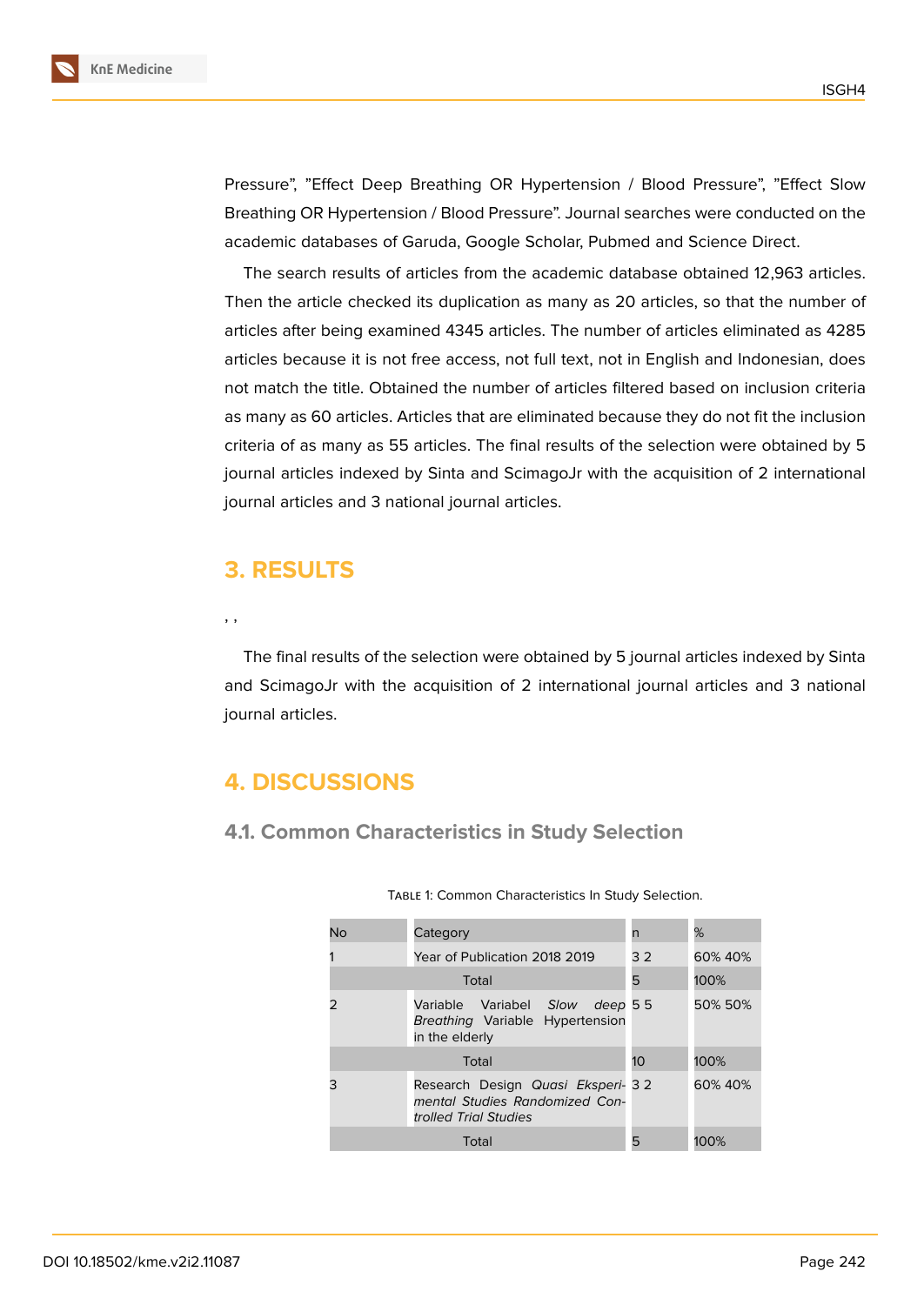### **4.2. Identify Research Similarities and Differences Previous Research**

The results of the review from 5 journals, the majority of which were obtained by the population are elderly people with hypertension, using *a sphygmomanometer* tool that has been calibrated as a pre and post blood pressure measurement tool after The conduct of *slow deep breathing* intervention, the working principle of each therapy in the journal has something in common that lowers the blood pressure of elderly people with hypertension. In addition to the equation there are several differences from the length of time therapy, place, number of respondents, respondent criteria, sampling techniques, as well as research designs used in Research journals.

## **4.3. Results of Analysis and Synthesis From Research Previous Research**

The results of the literature review analysis concluded that slow deep *breathing is* effective for lowering blood pressure in people with hypertension. This statement is supported by the results of research conducted by[12]; [17]; [18];[19];[20]**.**

Research conducted by [17] that the group who get slow deep *breathing* treatment for 4 days with a frequency of 2 times in one day, with respondents can do as much as 13 times for *slow deep breathing* intervention i[n a](#page-11-2) [spa](#page-11-5)n [of](#page-11-6) [6 ti](#page-11-7)[mes](#page-11-8) per minute and rest time for 10 seconds f[or 1](#page-11-5)5 minutes given. The number of respondents as many as 16 people who do slow deep *breathing* with the majority of elderly respondents with a family history of hypertension. In this study, the average difference in systolic blood pressure decreased by 2.37 mmHg and diastolic blood pressure got an average difference of 3.87 mmHg.

In study conducted by [18] , the intervention group received *slow deep breathing* treatment 3 times within 3 weeks with a duration of 15 minutes to intervene. *slow deep breathing*. The number of respondents as many as 30 people divided into 15 intervention groups who w[ere](#page-11-6) given slow deep breathing intervention treatment and 15 people control group only treatment from public health center. The majority of female respondents with advanced age criteria, had a family history of hypertension. With an average difference of decrease in the intervention group for systolic blood pressure of 15.33 mmHg and for distolic blood pressure got an average difference of 10.67 mmHg while The results of the control group received an average difference in systolic blood pressure of 4.66 mmHg and diatolic blood pressure of 3.34 mmHg.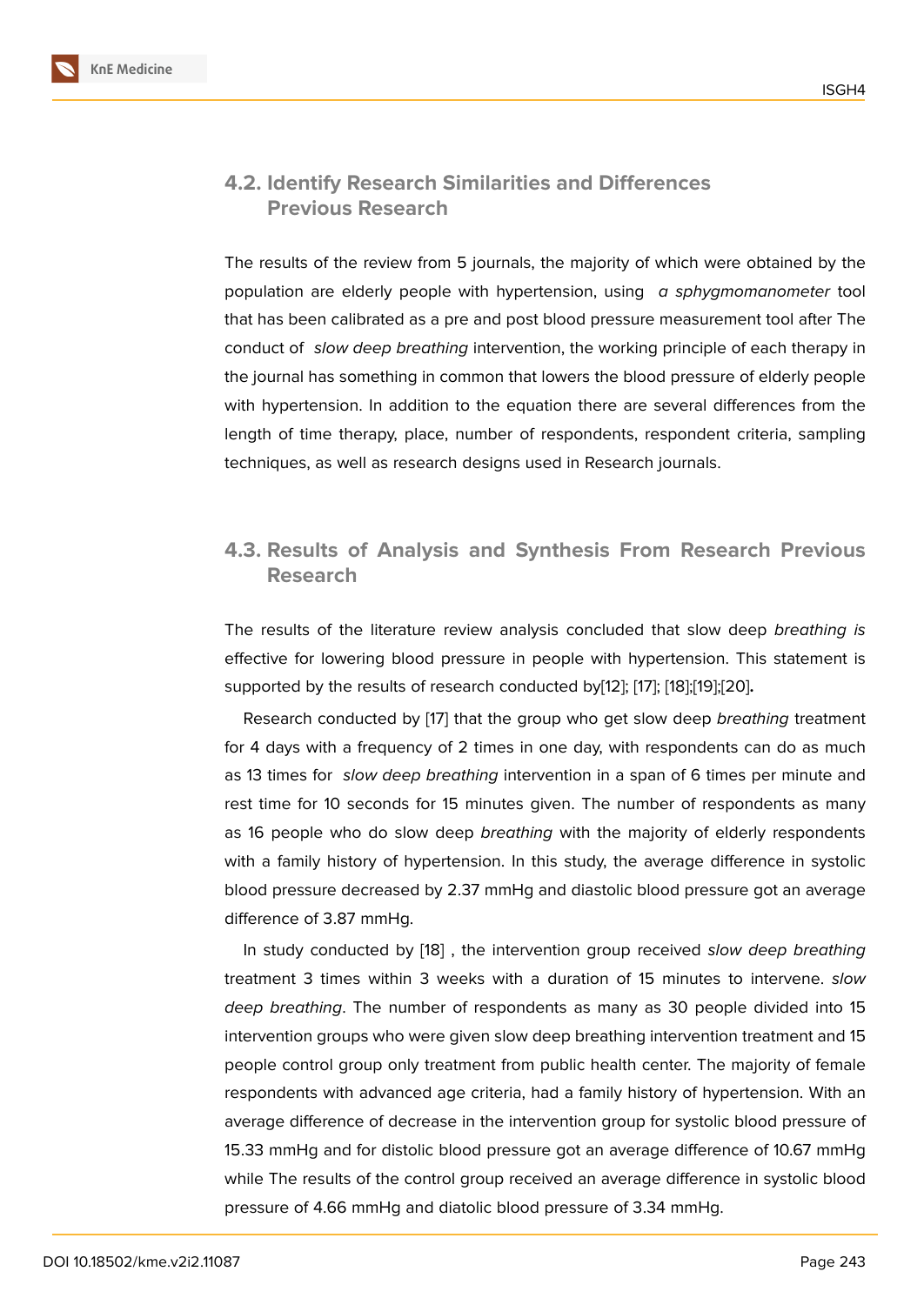Research conducted by [12] that the group who get *slow deep breathing* treatment for 4 weeks, every week is done 4 times therapy, in doing slow *deep breathing* interventions. Twice a day with 10 minutes to intervene. The number of respondents was 18 people who intervened. [Wi](#page-11-2)th the majority of respondents are women with advanced age and have a history of smoking. So that the average difference in blood pressure obtained in systolic blood pressure after intervention of 20 mmHg for systolic pressure and 10 mmHg for the difference in pressure distolic.

Research conducted by [19] that who received deep *breathing* treatment for 15 minutes per day for 8 weeks was good for the intervention group / treatment and the control group. Respondents in this study journal as many as 117 patients with 87patients who qualified and further di[vide](#page-11-7)d into two groups, namely 42 intervention groups and 45 people. control group. The majority of respondents with the elderly category with an average age of 61 years. In this study, the difference in blood pressure decreased after an 8-week intervention of 8.3 mmHg for systolic pressure and 5.6 mmHg for distolic pressure. As for the control group who received the treatment to listen to music on CD alone, the difference was 10.5 mmHg for systolic blood pressure and 5.2 mmHg for distolic blood pressure.

Research conducted by [20] that the group that did slow breathing for 6 breaths with an inspiring length of 4 seconds and an expiration time of 6 seconds during 15 minutes of intervention per day for 8 weeks for both the intervention group and the control group. The respondents in this st[udy](#page-11-8) were 32 people. The majority of respondents with the elderly category with an average age of 61 years. In this study, the intervention group's blood pressure reduction resulted in 19.6 mmHg for systolic pressure and 3.8 mmHg for distolic pressure. The session for the control group was 9.8 mmHg for cytokinelic pressure and there was no significant change in distolic pressure.

Based on the observations of researchers in the entire journal, researchers obtained that some of the respondents to this study were women with advanced age. This is supported by the theory of Ardiansyah [21] that factors, sex and age are one of the risk factors for hypertension. A family history of hypertension will be much more at greater risk than a family of having no previous history of hypertension. Women with advanced age will experience changes in [th](#page-11-9)eir body systems. One of them is hormonal changes, women have estrogen and progesterone hormones that serve as protection from blood vessel tone, in old age these hormones experience a decrease in number, the reduction of these hormones can cause a decrease in blood vessel tone that can cause an increase in peripheral blood pressure so that it can cause hypertension.The more age there will be changes in the physical elderly,one of which is a physical change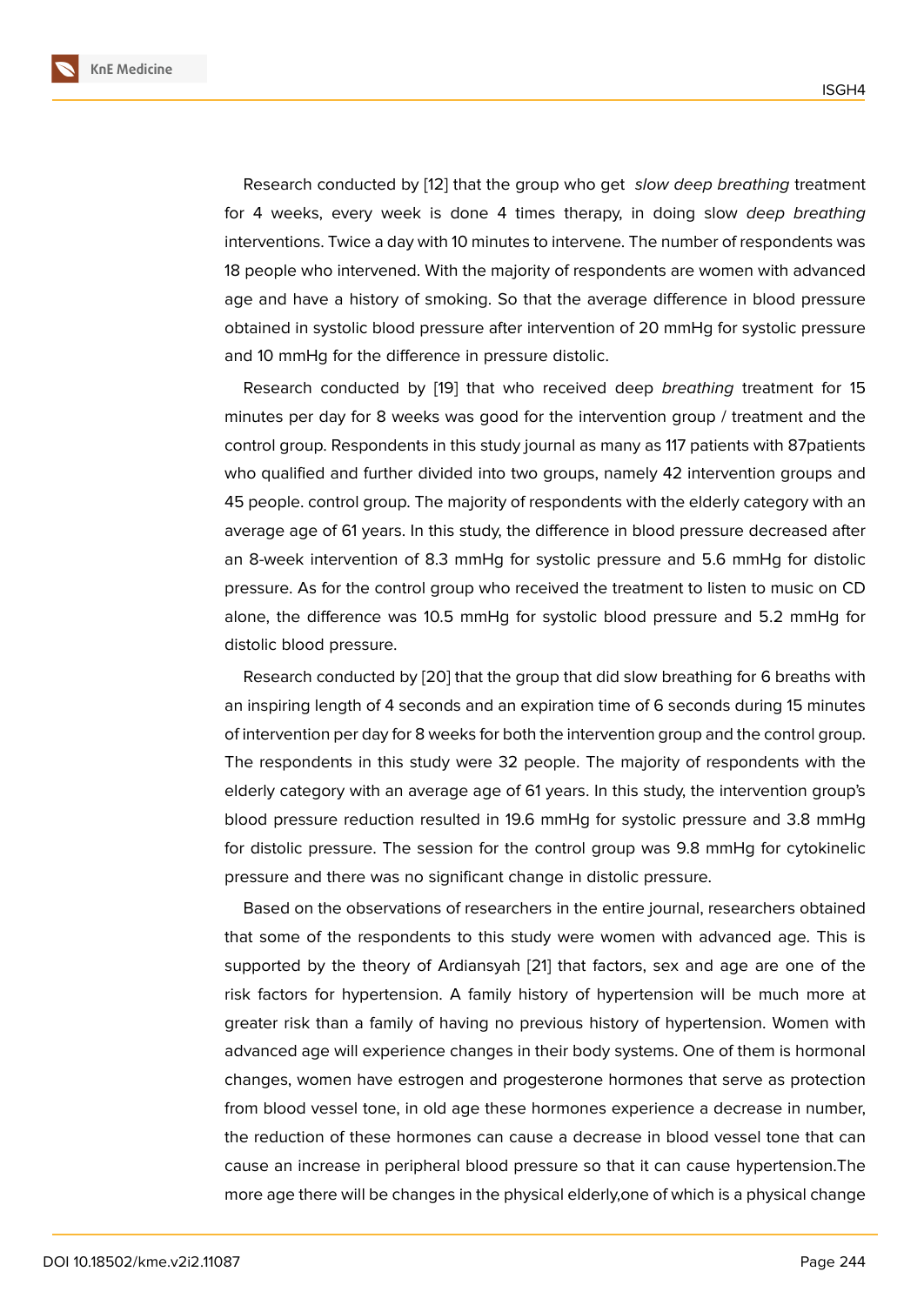in the cardiovascular system where in old age there is a decrease in strength. Heart muscle, heart muscle experiencing thickening and stiffness, artery walls experience a decrease in smoothness so that the heart will pump strongly and blood pressure increases [22].

In a research journal conducted by [12] showed that respondents mostly smoked. Smoking is one of the risk factors for hypertension is supported by [23] that smoking is one of [the](#page-11-10) causes of hypertension. Chemicals released from burning tobacco are harmful to blood cells and organs such [as](#page-11-2) the heart. Nicotine content in cigarettes can stimulate the release of catecholamines, myocardial iribility so that th[ere](#page-12-0) is an increase in heart rate and vasoconttion which will then increase blood pressure [21].

The mechanism of *slow deep breathing* exercises in the entire journal research obtained that can affect the decrease in blood pressure is strengthened by the theory of [14] , which says that slow deep Breathing can activate an increased refl[ex b](#page-11-9)aroreceptor which is the primary reflex for determining the control and regulation of heart rate and blood pressure. These impulses will stimulate parasympathetic activity to inhibit the [wo](#page-11-11)rk of the heart organ and inhibit the sympathetic nerve center whose function is to speed up heart rate and blood vessel contraction. . So that there can be a decrease in the speed of the heart pump and make the volume of blood pressure decrease as well as a decrease in blood pressure.

### **4.4. Average Decreased in Blood Pressure After Slow Deep Breathing Intervention In Previous Research**

Based on the table above, the average difference in blood pressure from the entire journals above is 13.12 mmHg for systolic pressure and 6.78 mmHg for diastolic pressure. Long *slow deep breathing* intervention that experienced a decrease in blood pressure that is quite high is from research that conducts slow *deep breathing* intrervence for 4 weeks to 8 weeks. The length of duration in its application that gets a fairly high blood pressure reduction result is with a duration of 2x1 days each intervention for 10 minutes.

## **5. Conclusions**

Conclusions that can be drawn are:

1. (a) i. Similarity of 5 studies conducted by review, all respondents are elderly, the entire study conducted states there is a slow *deep breathing* influence on the decrease in blood pressure of elderly people with hypertension with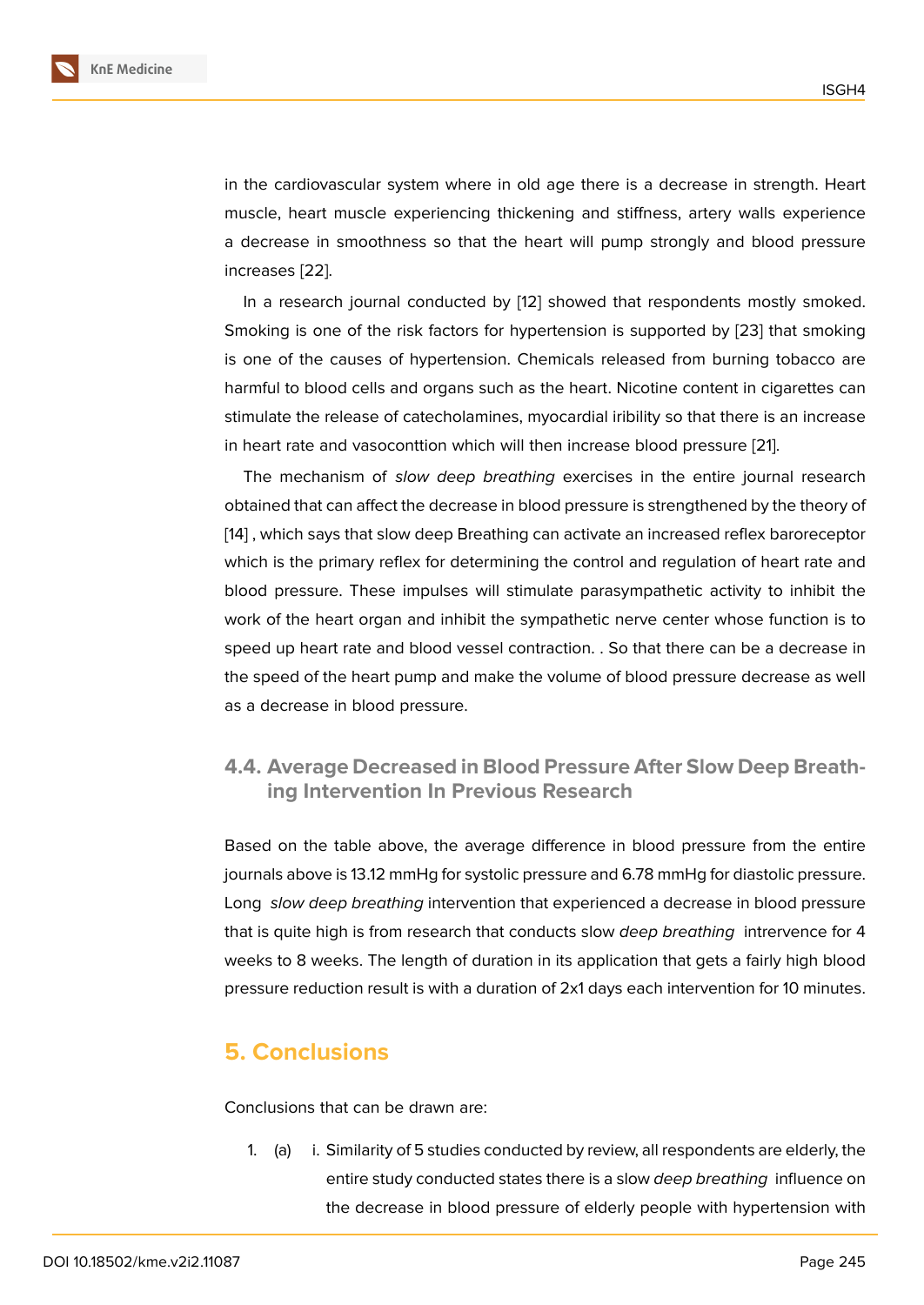| <b>Research</b><br><b>Journal</b>         | Length<br><b>Research</b>                 | <b>Of Number Of Duration</b><br><b>Intervensions</b> |                                                     | Decrease<br>Pressure<br>(mmHg)  | <b>Decrease</b><br>in Systolic In Diastolic<br><b>Pressure</b><br>(mmHg) |
|-------------------------------------------|-------------------------------------------|------------------------------------------------------|-----------------------------------------------------|---------------------------------|--------------------------------------------------------------------------|
| <b>Research</b> 4 Day<br>Of Jurnal 1      |                                           | $2 \times 1$ Day                                     | during 15<br>minutes                                | $1 \times 1$ day 2,37 mmHg      | $3,87$ mmHq                                                              |
| <b>Research</b> 3 Week<br>Of Jurnal<br>2. |                                           | 3 x 1 Week                                           | during<br>$-15$<br>minutes                          | 1 x 1 day 15,33 mmHg 10,67 mmHg |                                                                          |
| <b>Research</b> 4 Week<br>Of Jurnal<br>3. |                                           | 4 x 1 Week                                           | $2 \times 1$ day 20,00<br>during 10 mmHg<br>minutes |                                 | 10,00 mmHq                                                               |
| <b>Research</b> 8 Week<br>Of Jurnal<br>4  |                                           | 7 x 1 Week                                           | during<br>- 15<br>minutes                           | $1 \times 1$ day 8,30 mmHq      | $5,60$ mmHq                                                              |
| <b>Research</b> 8 Week<br>Of Jurnal<br>5  |                                           | 7 x 1 Week                                           | during 15<br>minutes                                | 1 x 1 day 19,60 mmHg 3,80 mmHg  |                                                                          |
|                                           | Average decrease in blood pressure (mmHg) | 13,12 mmHg 6,78 mmHg                                 |                                                     |                                 |                                                                          |

Table 2: Average Decreased In Blood Pressure After Slow Deep Breathing Intervension In Previous Research.

> the equation of the mechanism of work of therapy that greatly affects the decrease in blood pressure. *Slow deep breathing* can activate increased baroreceptor reflex which is the primary reflex for determining heart rate and blood pressure control and regulation. These impulses will stimulate parasympathetic activity to inhibit the work of the heart organ and inhibit the sympathetic nerve center whose function is to speed up heart rate and contraction of blood vessels. So that there can be a decrease in the speed of the heart pump and make the volume of blood pressure decrease and decrease blood pressure.

- ii. The difference from the 5 studies conducted by *the review* is from the length of therapy carried out, the place, sampling techniques, the number of respondents, and when making interventions there are those that are done independently.
- iii. There was an average decrease in blood pressure in elderly people with hypertension with an average difference in blood pressure from the whole journal of 13.12 mmHg for systolic pressure and 6.78 mmHg for diastolic pressure.
- iv. The length of slow *deep breathing* intervention that decreased blood pressure quite high is from research that intervened for 4 weeks to 8 weeks.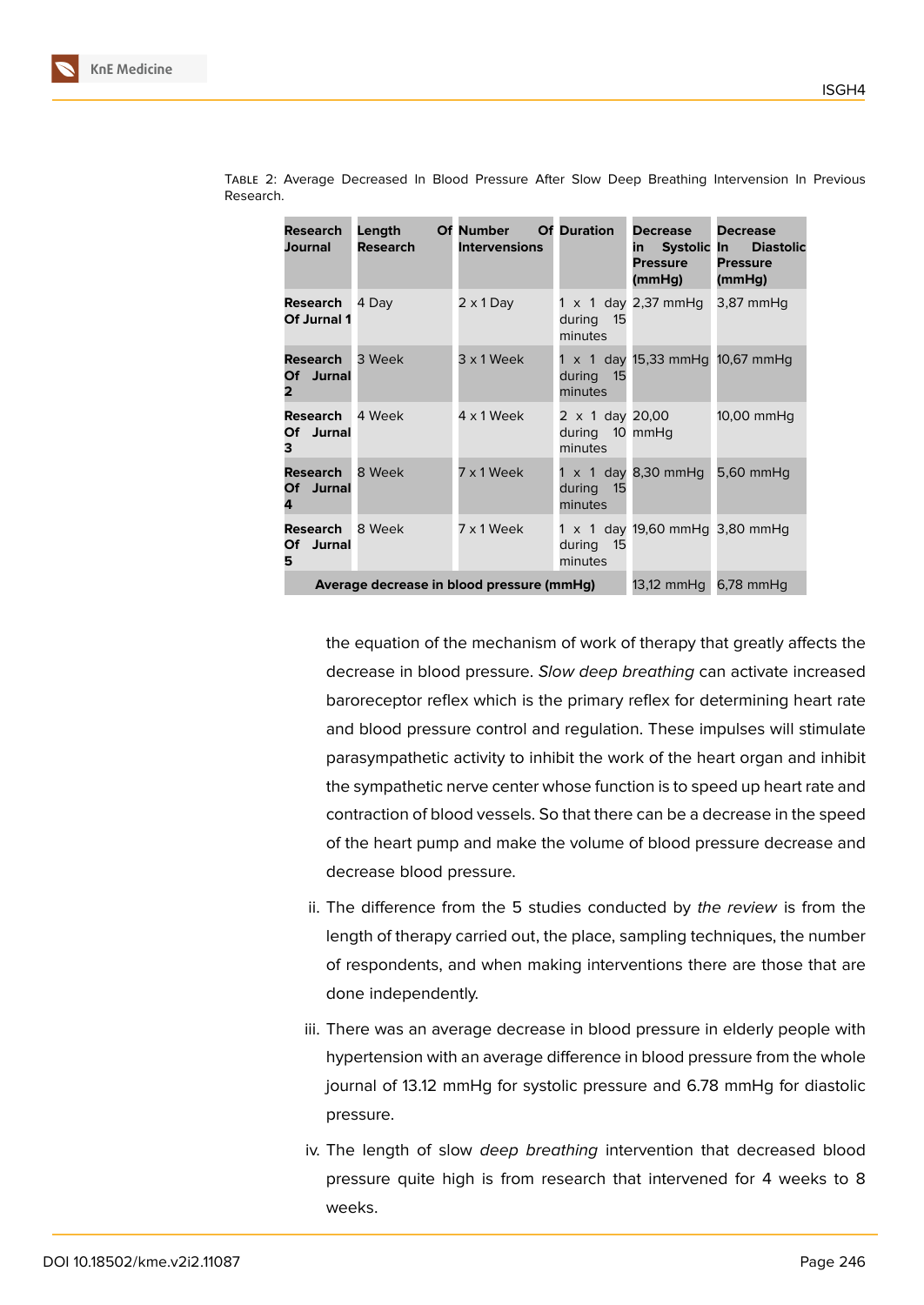v. The length of the duration of the slow deep breathing intervention with a decrease in blood pressure is quite high is from the study that intervened with a duration of 2x1 days each intervention for 10 minutes.

Research with this literature review method can be used as information and research material by further researchers and it is recommended that further researchers research and complete materials that are not reviewed in this study and intervene with a different time duration from this study.

### **Acknowledgement**

This article is part of a scientific writing coursework. No funds received during writing process. Thanks to my family for their support. We also thanks to Mr Achmad Setya Roswendi and Mr Lina Safarina for their guidance and comments that greatly improve this research.References

## **References**

- <span id="page-10-0"></span>[1] Untari I. Buku ajar keperawatan gerontik. Jakarta: EGC; 2018.
- <span id="page-10-1"></span>[2] Azizah LM. Keperawatan lanjut usia. Yogyakarta: Graha Ilmu; 2011.
- <span id="page-10-2"></span>[3] Munith SS. Pendidikan keperawatan gerontik. Christian P, editor. Yogyakarta: Andi Andi; 2016.
- <span id="page-10-3"></span>[4] Andirani CP. Hipertensi banyak diderita masyarakat. Kemenkes; May 17 2019. Available from: https://www.kemkes.go.id/article/view/19051700002/hipertensi-penyakitpaling-banyak-diidap-masyarakat.html
- <span id="page-10-4"></span>[5] Sari YNI. Berdamai dengan hipertensi. 1<sup>st</sup> ed. Sari YNI, editor. Jakarta: Bumi Medika; 2017.
- [6] Majid A. Asuhan keperawatan pada pasien dengan gangguan kardiovaskular. 1st ed. E, editor. Yogyakarta: Pustaka Baru Press; 2018.
- <span id="page-10-5"></span>[7] Humas R. Hasil utama riset kesehatan dasar. Badan Litbangkes. Jakarta. 2019. Available from: https://www.litbang.kemkes.go.id/hasil-utama-riskesdas-2018/
- <span id="page-10-6"></span>[8] Pusdatin RI. Data dan informasi kesehatan. Pusat data dan informasi kementrian kesehatan RI. Jakarta. 2019.
- <span id="page-10-7"></span>[9] Dinas Kesehatan. Profil kesehatan jawa barat tahun 2019. Dinas Kesehatan Jawa Barat. Jawa Barat. 2019. Available from: diskes.jabarprov.go.id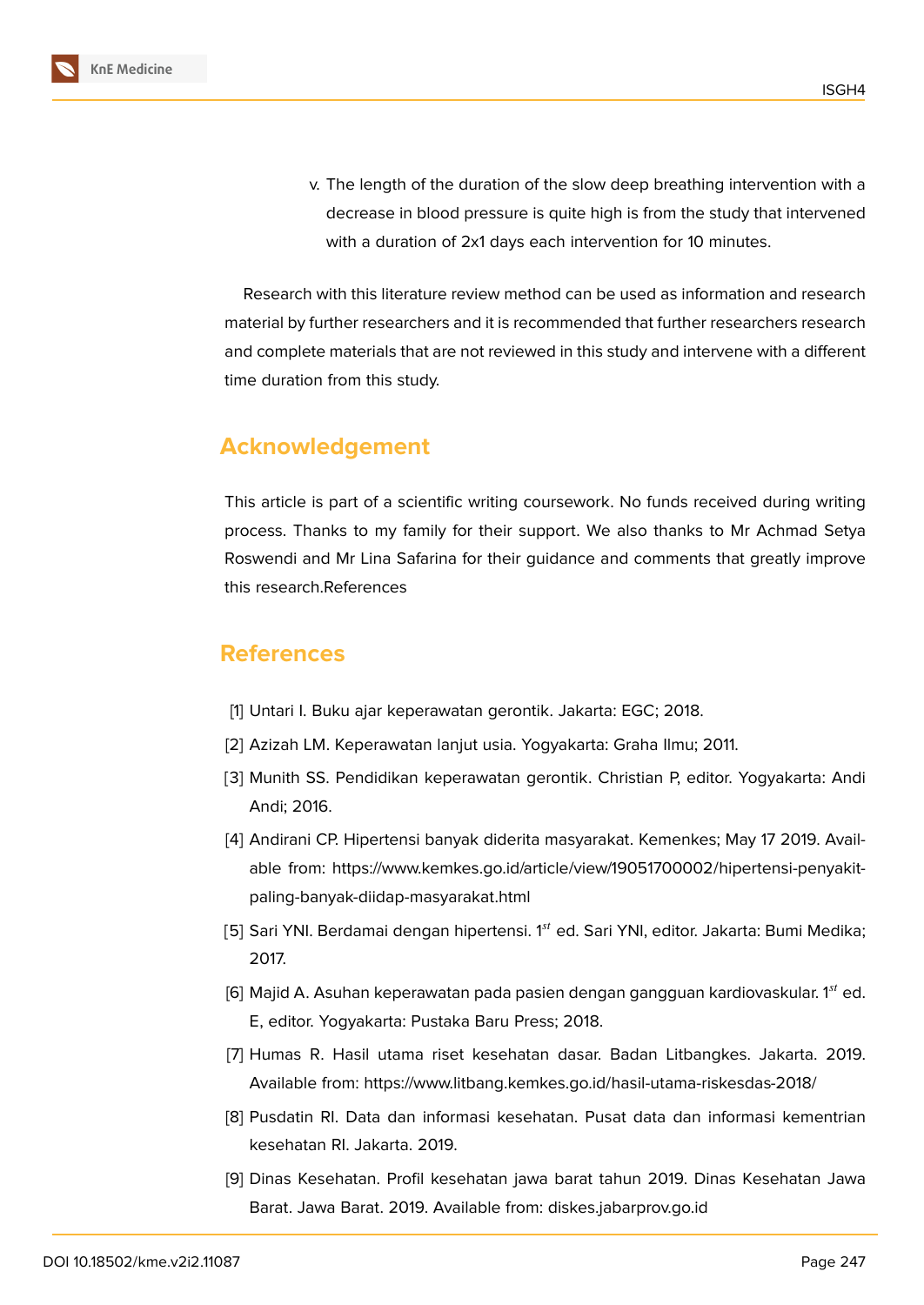

- <span id="page-11-0"></span>[10] Triyanto E. Pelayanan keperawatan bagi penderita hipertensi secara terpadu. Yogyakarta: Graha Ilmu; 2014.
- <span id="page-11-1"></span>[11] Setyoadi K. Terapi modalitas keperawatan pada klien psikogeriatrik. 1st ed. Jakarta: Salemba Medika; 2011.
- <span id="page-11-2"></span>[12] Suranata FM, Waluyo A, Jumaiyah W, Natashia D. Slow deep breathing dan alternate nostril breathing terhadap penurunan tekanan darah pada pasien hipertensi. Jurnal Keperawatan Silampari. 2019;2(2):160–75.
- <span id="page-11-3"></span>[13] Parinduri JS. Pengaruh relaksasi nafas dalam terhadap penurunan tekanan darah pada pasien hipertensi di wilayah kerja puskesmas sidangkal. Hasanudin Journal Midwifery. 2019;1(1):374–80.
- <span id="page-11-11"></span>[14] Aswad Y. Efektifitas terapi slow deep breathing dan musik relaksasi terhadap tekanan darah penderita hipertensi di panti werda ilomata kota gorontalo. Jambura Journal Health Sciences and Research. 2020;2(2):59–64.
- <span id="page-11-4"></span>[15] Azhari R. Pengaruh slow deep breathing terhadap tekanan darah pada penderita hipertensi di puskesmas simpang IV sipin kota jambi. Riset Informasi Kesehatatan. 2019;7(2):155-155.
- [16] Trybahari R, Busjra B, Azzam R. Perbandingan slow deep breathing dengan kombinasi back massage dan slow deep breathing terhadap tekanan darah pasien hipertensi. Journal Of Telenursing. 2019;1(1):106–18.
- <span id="page-11-5"></span>[17] Andri J, Waluyo A, Jumaiyah W, Nastashia D. Efektivitas isometric handgrip exercise dan slow deep breathing exercise terhadap perubahan tekanan darah pada penderita hipertensi. Jurnal Keperawatan Silampari. 2018;2(1):371–84.
- <span id="page-11-6"></span>[18] Sumartini NP, Miranti I. Pengaruh slow deep breathing terhadap tekanan darah lansia hipertensi di puskesmas ubung lombok tengah. Jurnal Keperawatan Terpadu. 2019;1(1).38-49
- <span id="page-11-7"></span>[19] Ping KF, Bakar A, Subramaniam S et al. The impact of music guided deep breathing exercise on blood pressure control - A participant blinded randomised controlled study. Medical Journal Of Malaysia. 2018;73(4):233–8.
- <span id="page-11-8"></span>[20] Ublosakka-Jones C, Tongdee P, Pachirat O, Jones DA. Slow loaded breathing training improves blood pressure, lung capacity and arm exercise endurance for older people with treated and stable isolated systolic hypertension. Exp Gerontol. Pubmed NCBI. 2018;108:48–53.
- <span id="page-11-9"></span>[21] Ardiansyah M. Medikal bedah: Untuk mahasiswa.  $1^{st}$  ed. Jogjakarta: Diva Press; 2012.
- <span id="page-11-10"></span>[22] Dewi SR. Buku ajar keperawatan gerontik.  $1<sup>st</sup>$  ed. Supriyanto E, editor. Yogyakarta: Deepublish; 2014.